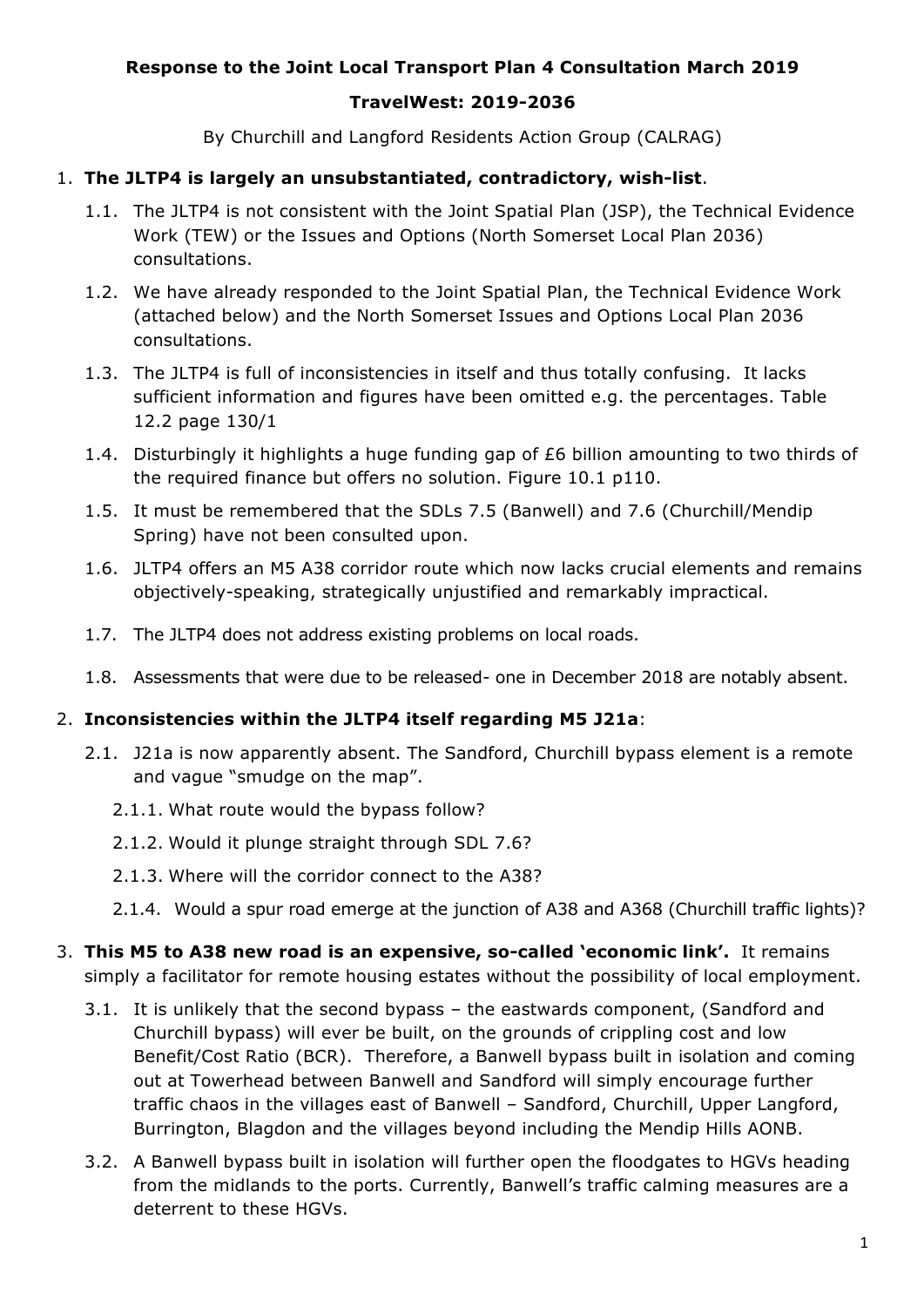- 3.3. The bypass will be dependent upon the construction of 1900 houses at Banwell SDL 7.5, adding even greater traffic congestion as a result within Banwell, Winscombe and other villages.
- 3.4. Traffic surveys have consistently demonstrated that approx. half of the traffic going through Banwell goes towards Winscombe. Therefore, with the additional 1,900 houses using Winscombe as their local market town, a Banwell bypass will not solve the volume of cars travelling through Banwell resulting from the proposed new housing.
- 3.5. The Banwell bypass itself is seriously flawed since realisation of a Castle Hill bypass is impossible.

## 4. **Strategic Corridor/Economic Link**.

- 4.1. There is no Strategic Corridor or Economic Link between the M5 and the A38 **"***Improve transport connectivity along this key economic link will have benefits"* Section 6 Page 30.
	- 4.1.1. How can it be improved if it doesn't exist?
	- 4.1.2. Why is it referred to as a 'Key' economic link?
- 4.2. There is no business clustering in this area, '*There is potential for further business clustering along the A38 strategic corridor and the Mendip Spring area, including opportunities for unlocking development'*. Section 6 page 30. So how can further business clustering be assumed? These statements are inaccurate and misleading.
- 5. **Projected improvements on the A38 north towards Bristol** appear to have been omitted in this JLTP4.

# 6. **Bristol Airport**

- 6.1. How the JLTP4 deals with the transport implications of access to projected Airport expansion is opaque.
- 6.2. Highways England have expressed major concerns. M5 J20 improvements are more plausible for Airport access than J21 (or 21a).
- 6.3. As above (4.1) there is no economic corridor route and the Airport has little interest in improved connection to the SW peninsula via this route. Most of the Airport's passengers come from Bristol and the North, East and West.
- 6.4. Page 38 "*The airport's catchment area spans the South West and into South Wales, with 19% of air passengers originating from Devon and Cornwall, 10% from Somerset and 20% from South Wales"*. Therefore 29% of passengers come from the Devon, Cornwall and Somerset and the remaining 71% come from north of the airport including South Wales and Bristol. It is misleading to include South Wales passenger figures as though they come from the South.
- 6.5. These transport proposals for the Airport expansion are fundamentally inadequate because:
	- 6.5.1. They remain stubbornly primarily roads-based. (ie business as usual)
	- 6.5.2. The Metrobus expansion remains disturbingly inadequate because, despite segregated elements of the route, much of the network shares with others a common congested road-space.